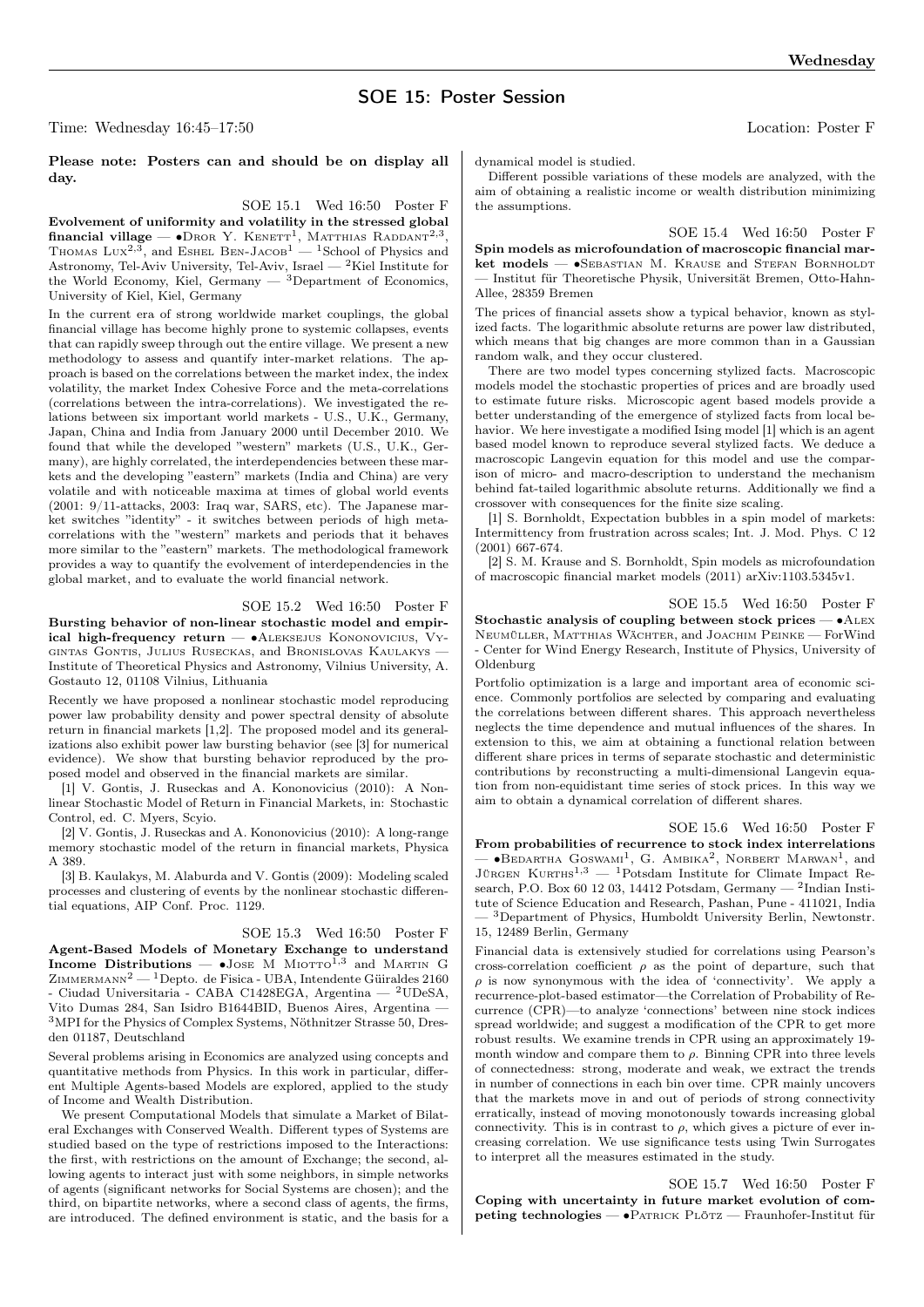System- und Innovationsforschung ISI, Breslauer Straße 48, 76139 Karlsruhe

The diffusion of innovations and prediction of future market evolution are important processes and the corresponding models have applications in many fields. The logistic equation is one of most important models in this context. Extensions of this approach as the Lotka-Volterra model have been developed to include the effect of mutual influences between innovations such as competition. However, many of the parameters entering this description are uncertain, difficult to estimate or simply unknown, particularly at early stages of the market diffusion. Here, a systematic way to study the effect of uncertain or unknown parameters on the future diffusion of interacting innovations is proposed. The input required is a general qualitative understanding of the system: is the mutual influence positive or negative and does it apply symmetrically to either technology? The methodology is developed in detail and applied the case of three types of upcoming electric vehicle propulsion technologies. The relation to Monte Carlo methods and the general use of random matrices in physics are discussed. The approach can easily be generalised to include other initial conditions, more technologies or other technological areas to find stable results for future market evolution independent of specific parameters.

#### SOE 15.8 Wed 16:50 Poster F

Link-based social dynamics in complex networks: time evolution and heterogeneous asymptotic states — ∙Juan Fernández-Gracia, Víctor M. Eguíluz, and Maxi San Miguel — IFISC, Instituto de Física interdisciplinar y Sistemas Complejos (CSIC-UIB), Campus Universitat Illes Balears, E-07122 Palma de Mallorca, Spain

Motivated by the idea that some characteristics are specific of the relations between individuals and not of the individuals themselves, we model them as states on the links in a network of interacting agents. Each link in the network can be in one of two equivalent states and, in each dynamical step a link is chosen, and this one takes the state of the majority of links surrounding it. We can characterize the nodes by the link heterogeneity index, which measures the tendency of a node to have links in one state or the other. On a fully connected network and a square lattice we fully characterize the non-trivial asymptotic configurations accessible from random initial conditions. For Erdös-Renyi random networks we also characterize the asymptotic configurations and the mechanisms leading to them. All these non-trivial asymptotic configurations are quite heterogeneous for a fully connected network and random networks. Furthermore those configurations are not stable for the node majority rule, which highlights the importance of modeling link-based dynamics. Once the asymptotic states are understood we can explain the evolution of the distributions of link heterogeneity indices on the different networks.

#### SOE 15.9 Wed 16:50 Poster F

The Interplay between Microscopic and Mesoscopic Structures in Complex Networks —  $\bullet$ Jörg Reichardt<sup>1</sup>, Roberto ALAMINO<sup>2</sup>, and DAVID SAAD<sup>2</sup> — <sup>1</sup>Institute for Theoretical Physics, Würzburg University, Germany  $2NCRG$ , Aston University, Birmingham, UK

Understanding a complex network's structure holds the key to understanding its function. The physics community has contributed a multitude of methods and analyses to this cross-disciplinary endeavor. Structural features exist on both the microscopic level, resulting from differences between single node properties, and the mesoscopic level resulting from properties shared by groups of nodes. Disentangling the determinants of network structure on these different scales has remained a major, and so far unsolved, challenge. Here we show how multiscale generative probabilistic exponential random graph models combined with efficient, distributive message-passing inference techniques can be used to achieve this separation of scales, leading to improved detection accuracy of latent classes as demonstrated on benchmark problems. It sheds new light on the statistical significance of motif-distributions in neural networks and improves the link-prediction accuracy as exemplified for gene-disease associations in the highly consequential Online Mendelian Inheritance in Man database.

### SOE 15.10 Wed 16:50 Poster F

Node weighted measures for complex interacting networks — Marc Wiedermann<sup>1,2</sup>, •Jonathan F. Donges<sup>1,2</sup>, Jobst Heitzig<sup>1</sup>, and Jürgen Kurths<sup>1,2</sup> — <sup>1</sup>Potsdam Institute for Climate Impact Research, Potsdam, Germany — <sup>2</sup>Department of Physics, Humboldt University, Berlin, Germany

When network theory is used in the study of complex systems, the typically finite set of nodes of the network of interest is frequently either explicitly or implicitly considered representative of a much larger finite or infinite set of objects of interest. The selection procedure, e.g., formation of a subset or some kind of discretization or aggregation, typically results in individual nodes of the studied network representing quite differently sized regions of the domain of interest. This heterogenous sampling may induce substantial biases in derived network statistics. Examples are among others frequently studied spatially embedded networks, where nodes may represent differently sized areas or volumes, or trade networks, where nodes stand for economies of widely varying gross domestic product (GDP). To avoid these problems, we propose an axiomatic scheme based on the idea of node splitting invariance to derive consistently weighted variants of various commonly used statistical network measures which approximate the corresponding properties of the underlying domain of interest. We show that these measures can be generalized to study the topology of complex interacting networks and demonstrate their applicability to several real world networks.

SOE 15.11 Wed 16:50 Poster F Networks in a bucket, from dynamics to topology — •NORA  $M$ OLKENTHIN<sup>1,2</sup>, NORBERT MARWAN<sup>1</sup>, and JÜRGEN KURTHS<sup>1,2</sup> – <sup>1</sup>Potsdam Institute for Climate Impact Research (PIK), Potsdam, Germany — <sup>2</sup>Department of Physics, Humboldt University, Berlin, Germany

Recently the study of complex networks constructed from time series has attracted much attention for example in climate system science. A particular interest is in studying networks that represent the statistical interdependencies between observational or simulated time series at different locations, e.g., surface air temperature time series distributed over the Earth's surface. The theoretical background of this research, however, is still largely unclear. We have now attempted to compute networks in a bottom-up-approach directly from simple fluiddynamical advection-diffusion setups. A few examples are presented here both analytically and numerically.

SOE 15.12 Wed 16:50 Poster F Investigation and modeling of human driver behavior based on Langevin analysis — •MICHAEL LANGNER and JOACHIM PEINKE — Istitute of Physics - Forwind, University of Oldenburg, Germany

Based on experimental data, taken from a driving simulator, we present different ways how a stochastic model of the driver behavior can be estimated directly from the given data. This method is called Langevin analysis and allows the separation of a given dataset into a stochastic diffusion- and a deterministic drift field equivalent to a stochastic potential. Usually this method is used to get a model for data that possess strong Markovian properties and a strong statistical component, but it also yields interesting results if it is used in a more general way. In this case it is used to model the variations in the car trajectories caused by the human behavior.

This work is part of the IMoST (Integrated Modeling for Safe Transportation) project. The data for the modeling purpose was collected with a driving simulator located at the DLR in Braunschweig.

SOE 15.13 Wed 16:50 Poster F Quantitative analysis of Role behaviour and time evolution in usenet groups —  $\bullet$ ELENI HITCHINSON<sup>1</sup> and CHRISTIAN VON  $FERBER<sup>1,2</sup>$  — <sup>1</sup>Applied Mathematics Research Centre, Coventry University, UK —  $^{2}$ Physikalisches Institut, University Freiburg

A number of usenet groups have a long history where individual users are found to participate over long time ranges. These groups therefore offer the possibility to test hypotheses like e.g. preferential attachment scenarios on such time scales. Our focus is in particular on developing quantitative indicators for the type of discussion (e.g. technical or philosophical) and the self-defined roles of the participants. Analysing technical discussion we identify time evolving network motives that describe 'expert' members who answer many questions while in 'philosophical' discussions some members occur who initiate a multitude of discussions. In this way we observe quantitatively how these roles evolve and may change with time.

SOE 15.14 Wed 16:50 Poster F Fighting and writing, conflicts and editorial wars in Wikipedia — ∙Taha Yasseri, Róbert Sumi, András Rung, András Kornai, and János Kertész — Institute of Physics, Budapest University of Technology and Economics, Budapest, Hungary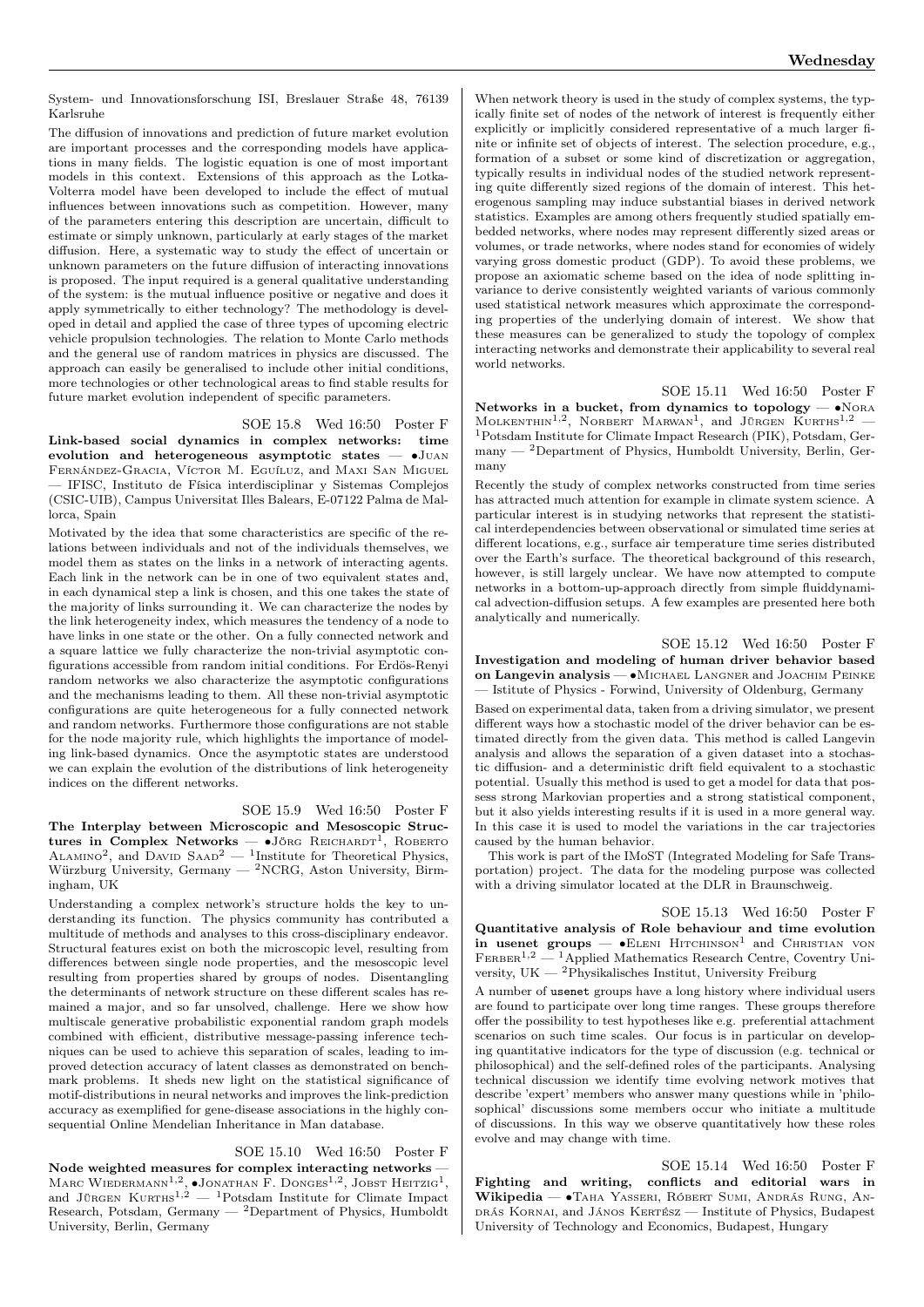Wikipedia is one of the few examples of large-scale collective cooperation of individuals with no external supervision or motivation, in which considerable amount of valuable information is generated and collected. Despite the recent efforts to characterize the rapid growth and development of Wikipedia, the underlying mechanisms that modulate this improvement are yet to be unravelled. This would yield a better understanding of the emergence of information through consensus of opinions on numerous article contents. In this work, we first develop a method to detect and rank the controversial issues [1] which are most disputed and debated by the Wikipedia editors. Based on this analysis, we characterize the temporal features of the editorial wars. On short-time scales, we observe an evident relation between the bursts of the editorial activities and the intensity of the conflicts. Peaceful situations on the other hand, result in more diverse and uncorrelated editorial contributions. On long-time scales, our phenomenological model can distinguish between the external factors which influence the behaviour of the editors and the internal causes of the conflicts related to the diversity of editors' opinions on the solid facts.

[1] R. Sumi, T. Yasseri, A. Rung, A. Kornai, and J. Kertész, Edit wars in Wikipedia, IEEE SocialCom, 3rd Intl Conf on Social Computing, Boston Oct. (2011).

#### SOE 15.15 Wed 16:50 Poster F

Dynamics of Hierarchical Coalition Formation — •JOBST HEITZIG — Potsdam Institute for Climate Impact Research

In many situations of strategic interaction of many agents, complex coalition structures can form, and the question which coalitions will form can have considerable consequences, as is obvious from the ongoing international climate negotiations. Still, the dynamical process of coalition formation by boundedly rational agents is only understood quite rudimentary yet. We present first results of a new dynamical model of coalition formation that allows for hierarchical coalition structures (coalitions of coalitions). In particular, we argue that the possibility of first forming small regional coalitions and then forming an overarching global coalition later might increase the prospects of efficient climate mitigation.

SOE 15.16 Wed 16:50 Poster F Ranking scientific publications by investigating the papers' wake —  $\bullet$ David F. Klosik and Stefan Bornholdt — Institut für Theoretische Physik, Universität Bremen, Otto-Hahn-Allee, 28359 Bremen

Organisations providing scientific resources have one major question to answer: How to assess a scholar's or institution's scientific quality? Due to its availability citation information concerning the individual publications is widely used as a proxy for scientific impact. The use of raw direct citations, however, has been criticized against for a long time, and there have been several concepts trying to tackle the shortcomings of direct citation counting by considering the networkcharacter of the aggregate citation information (e.g. centrality measures like PageRank or CiteRank as used by Maslov and collaborators [1]).

Emphasizing pioneering publications that prepared the ground for a new line of research, we investigate a ranking scheme for scientific publications which is based on the paper's 'wake' in the citation network.

[1] D. Walker, H. Xie, K.-K. Yan, S. Maslov, Ranking scientific publications using a model of network traffic; J. Stat. Mech. (2007) P06010.

SOE 15.17 Wed 16:50 Poster F

The role of noise and initial conditions in the asymptotic solution of the Deffuant et al. model —  $\bullet$ ADRIÁN CARRO PATIÑO, Maxi San Miguel, and Raúl Toral — IFISC (CSIC - UIB), Palma de Mallorca, Spain

The Deffuant et al. model was introduced in 2000 to model the dynamics of continuous opinions under bounded confidence. In its original version, agents meet in random pairwise encounters and, if the difference between their continuous-value opinions is less than a certain confidence level, they interact, that is, they adjust their opinion towards the opinion of the other agent.

While most of the existing literature has focused on the important role played by the bound of confidence parameter, we have studied the strong importance of the initial distribution of opinions in determining the asymptotic configuration. Thus, we have sketched the structure of attractors of the dynamical system, by means of the numerical computation of the time evolution of the agents density. In particular, we have used a discrete density-based reformulation of the model as discussed by J. Lorenz.

Furthermore, the influence of noisy perturbations was studied. The role played by this noise is that of a free will, as individuals are given the opportunity to change their opinion, with a given probability, and return to a fundamental opinion taken from a given distribution. As a consequence, the importance of the initial condition is replaced by that of the basal distribution.

SOE 15.18 Wed 16:50 Poster F Negative Stimmgewichte bei Bundestagswahlen — ∙Daniel Lübbert — Wissenschaftl. Dienst, Dt. Bundestag, Berlin

Wahlen sind ein Grundpfeiler der Demokratie. Wo Wahlabläufe insgesamt äußerst vielschichtig sind, da scheint zumindest ein Detail linearvorhersehbar: die Umrechnung von Stimmenzahlen in Parlamentssitze. Aber auch hier warten Überraschungen: Analysen der letzten Bundestagswahlen haben gezeigt, dass in nicht wenigen Einzelfällen eine Partei einen Sitz hinzugewonnen hätte, wenn weniger Wähler für diese Partei gestimmt hätten (und umgekehrt). Diese Diagnose eines "negativen Stimmgewichts" ist in jahrelanger Diskussion erhärtet worden und hat im September 2011 zu einer Änderung des Bundeswahlgesetzes geführt.

Der Vortrag skizziert, wie das Problem im alten Wahlsystem zustande kam und wie das neue Gesetz vom September 2011 es zu lösen versucht. Zuvor werden die inzwischen etablierten numerischen Diagnoseinstrumente eingeführt: Um den Einfluss zusätzlicher Wählerstimmen auf die Sitzverteilung zu detektieren, bedarf es einer differentiellen Analyse, für die Konzepte aus der mehrdimensionalen Analysis durchaus hilfreich sind. Wegen der ganzzahligen Sitzzahlen führen letztlich jedoch nur umfangreiche Computer-Simulationen zum vollständigen Verständnis. Ob das Wahlrecht damit "unter Computervorbehalt" steht? Vor dem genannten Hintergrund erstaunt es jedenfalls nicht, dass die Wahlrechtsdebatte der letzten Jahre von einigen Physikern mit geprägt wurde. Vieles bleibt noch zu erforschen, so dass sich hier auch für die Zukunft ein interessantes Betätigungsfeld für Physiker eröffnet.

SOE 15.19 Wed 16:50 Poster F

Fluctuation Analysis of Traffic Data: Comparison of Numerical Simulations, Driving-Simulator Experiments, and Real-World Data —  $\bullet$ Mirko Kämpf<sup>1</sup>, Jan W. Kantelhardt<sup>1</sup>, MATTHEW FULLERTON<sup>2</sup>, and FRITZ BUSCH<sup>2</sup> - <sup>1</sup>Institut f. Physik, Martin-Luther Universität Halle-Wittenberg, Halle (Saale), Germany — <sup>2</sup>Lehrstuhl für Verkehrstechnik, TU München, Munich, Germany

The understanding of dynamical properties of traffic flow is essential for distinguishing traffic states or patterns and designing optimization rules and control systems. Here, we employ Detrended Fluctuation Analysis (DFA) to check if time series of velocity and density generated by a common traffic simulation model show the same scaling behaviour as real world data. In particular, we analyse averagelevel and individual-level speeds and densities simulated by a (microscopic) Wiedemann traffic model combined with a VISSIM lane changing model on a straight road with one or two lanes and no exits. The same scaling analysis is applied to data obtained from driving simulator experiments with groups of four drivers and to measured data from a multi-lane highway near Madrid. Our results show that the model describes the long-range interactions (regarding large groups of cars) fairly well. For small groups of cars, however, we find strong long-term persistent anti-correlations in the simulated velocity data, which are not observed in experimental traffic simulator data and real world data. This way, DFA has reviled that short-range interactions between cars are probably too strong in the current model.

SOE 15.20 Wed 16:50 Poster F Population numbers of trains - physical models — •ULI SPREITZER<sup>1</sup>, ALEXANDER RABANSER<sup>1</sup>, and ROBERT LÖW<sup>2</sup> - <sup>1</sup>Bonus Pensionskassen AG, Traungasse 14-16, 1030 Vienna, Austria — <sup>2</sup>

Population numbers of trains are being calculated with a model of finite number of train stations. In a first model we assume the random number of people who enter and leave the train as independent of the number of persons inside the train. In a second model we modify the model, so that, the number of people leaving the train is proportional to the number of people within the train. For both models we see convergence of the occupation number with increasing number of train stations. We will discuss this convergence of the occupation number and also similarity to boltzmann distribution

SOE 15.21 Wed 16:50 Poster F Bicycle Helmets And Accident Risk Of Children Cyclists In